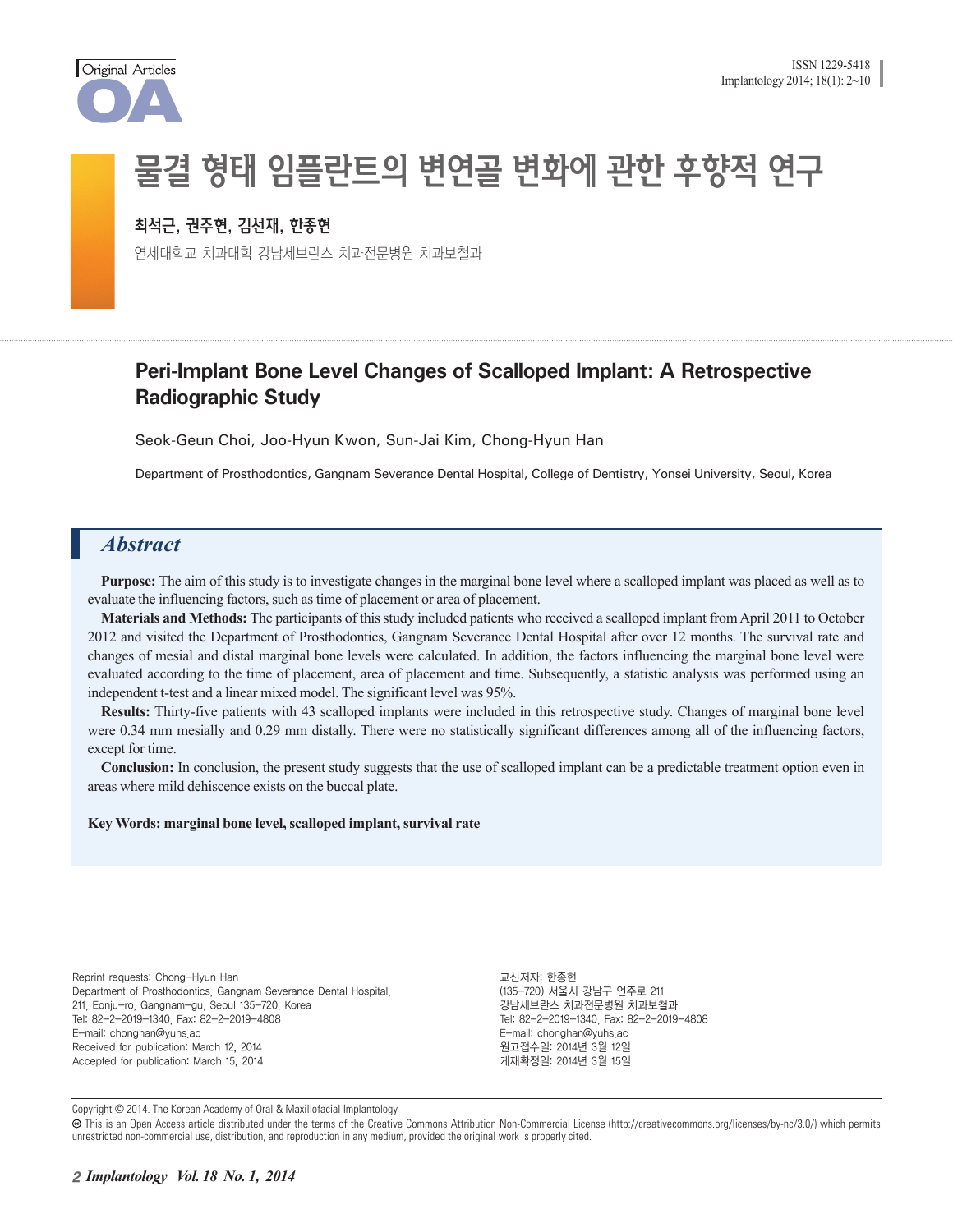I 서론

치의학에서 임플란트를 이용한 보철치료는 장기 간의 임상 연구에서 높은 성공률을 보이고 있 으며 다양한 형태로 발전되고 있다!. 임플란트 치료의 장기적인 성공을 판단하는 객관적인 기준으로 임 플란트 주위 변연골 수준, 임플란트 주위 연조직 상태, 그리고 보철물의 상태가 흔히 이용된다. 이 중 안정적으 로 유지되는 임플란트 주위 변연골 수준은 임플란트 치료 의 장기적인 성공을 위해 필수적이며?, 임플란트 주위 연 조직의 높이에도 큰 영향을 미치므로3,4, 결과적으로 임플 란트 치료의 심미성에 결정적인 영향을 미친다고 할 수  $Q$ <sub>2</sub> $L$ <sup>5-7</sup>

임플란트 보철물에 기능하중이 가해질 때 임플란트를 통해 변연골에 작용하는 응력은 변연골의 흡수에 관여하 는 요소 중 하나로 알려져 있는데, 너무 과도한 응력이 작용하는 경우뿐 아니라 너무 작은 응력이 가해지는 경 우에도 골흡수가 일어날 수 있다고 하였다º. 그러므로 임 플란트 변연골에 적절한 양의 응력이 임플란트를 통해 전달된다면 변연골 흡수를 최소화하여 장기적으로 안정 적인 연조직 수준을 유지할 수 있다.

대부분의 임플란트 플랫폼(platform)은 협설, 근원심 높이가 동일한 편평한 형태이다. 이에 반해 치조골 폭경 이 넓지 않은 경우에는 치아 발거 후 즉시식립을 하는 경 우나 지연식립을 하는 경우라도 골삭제 후 협설(순구개) 측 변연골이 인접면 변연골의 높이보다 치근단 방향으로 낮게 위치하는 오목한 물결(scallop) 형태를 가지게 된다. 이 경우 임플란트의 플랫폼을 협측(순측) 변연골 높이에 맞춰 식립하면 인접면 부위에서는 임플란트 플랫폼이 변 연골보다 치근단 방향으로 깊게 위치하므로 인접면 치조 골에는 임플란트와 접하지 않는 유리골(free bone)이 생

기고, 결국 이 부위는 불활동성 위축(disuse atrophy)이 발생할 가능성이 있다8. 이런 문제를 해결하기 위해 근원 심측에 비해 협설측 플랫폼의 높이가 낮은 임플란트 디 자인에 대한 고려가 요구되었다.

협설측과 근원심측 플랫폼의 높이가 다른 최초의 상용 화된 물결 형태 임플란트는 연속된 치아 상실부위에 임 플란트 수복 시, 임플란트 사이 소주(interproximal bone peak)의 흡수를 방지하여 연조직 심미성을 향상시키는 것을 고유목적으로 개발되었으나9, 협설측 플랫폼 높이 가 근원심측보다 치근단 방향으로 오목하게 위치되므로 인접면 변연골에 유리골이 형성되는 것을 방지하는 부가 적인 효과까지 기대할 수 있었다. 그러나 실제 임상에 적 용한 결과, 기존의 편평한 플랫폼 임플란트에 비해 오히려 인접면 변연골 흡수량이 더 큰 결과를 보였는데, 임플란트 상부에 미세나사산의 부재와 활택한 표면의 치은 관통부 위(transmucosal part)가 그 원인으로 추정되었다10-12.

치아를 발거한 후에는 협측골이 설측골보다 흡수가 많 다13,14는 원리에 근거하여, 근원심 및 설측에 비해 협측 플랫폼이 1.5~1.7 mm 치근단 방향으로 경사진 형태의 새로운 임플란트가 소개되었다. 이렇게 경사진 플랫폼 형태를 가지는 임플란트는 치은 관통부위 없이, 변연골 과 접촉하는 임플란트 상부에는 수평방향으로 주행하는 미세나사산이 부여된 디자인을 가진다. 보철물 장착 후 1 년간 관찰한 연구에서 근원심 변연골 변화량은 약 0.54±1.29 mm라고 보고되어 플랫폼이 편평하지 않은 임플란트의 가능성을 제시하였다15.

잔존 치조골의 흡수가 많이 진행되어 골의 폭이 매우 좁은 경우, 임플란트 식립을 위한 골삭제 후 협측뿐 아니 라 설측 치조골 수준도 인접면 치조골에 비해 치근단으 로 오목한 형태를 가지게 된다. 이런 문제를 해결하기 위 해 처음 상용화되었던 물결 모양 임플란트의 형태를 완 전히 개선하여 골삭제 후 남은 물결 모양의 치조골 형태 와 일치하면서 물결 형태와 평행한 방향으로 미세나사산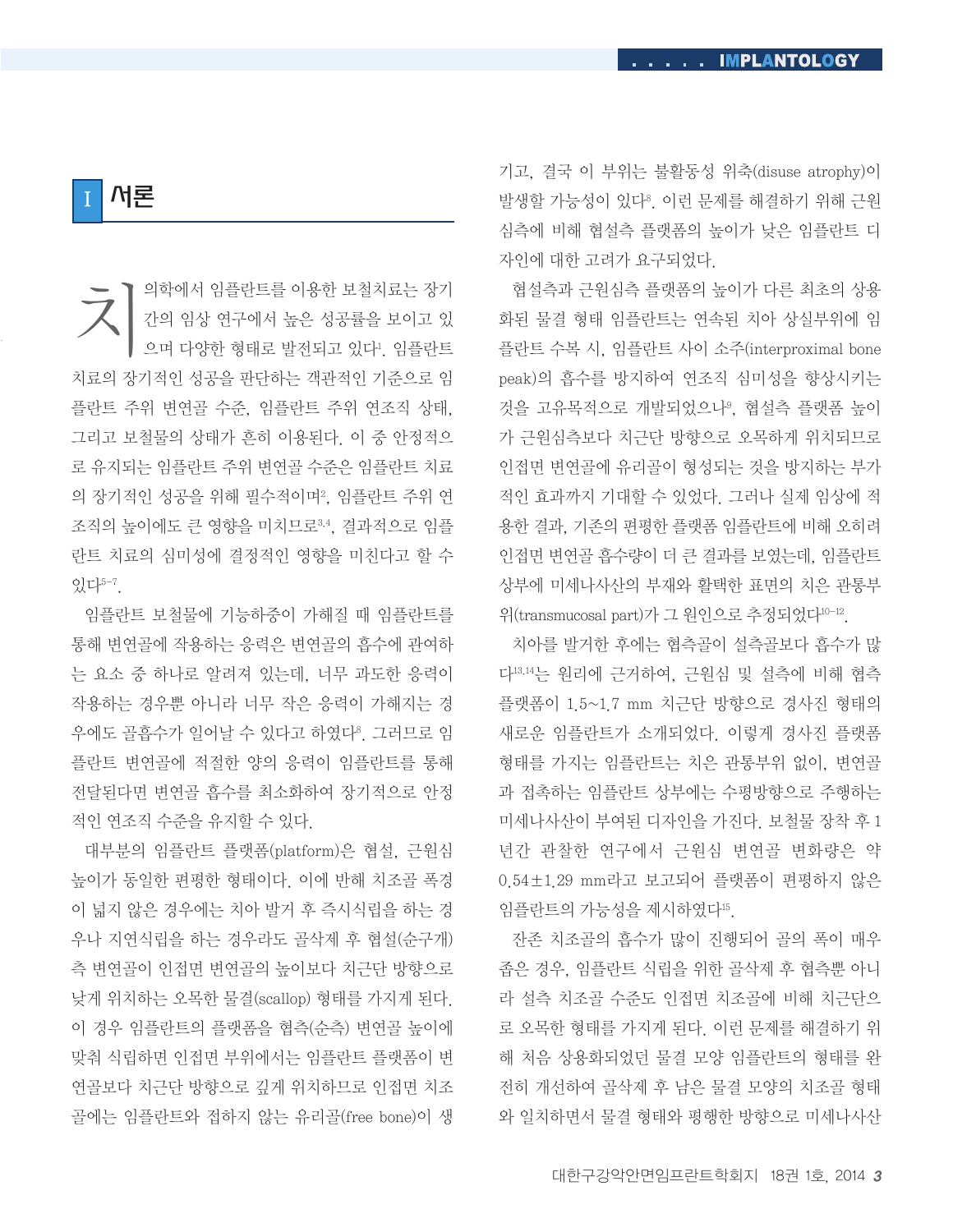이 부여된 임플란트가 개발되었다(Fig. 1). Park 등16은 다양한 형태의 물결 모양 임플란트를 비교한 동물 실험 에서 미세나사산이 수평방향으로 주행하는 것보다 물결 모양 외형과 평행하게 폐곡선 형태로 주행하는 임플란트 에서 더 우수한 골 반응을 보였다고 하였고, Choi 등17은 미세나사산을 가진 물결 형태 임플란트가 기존의 편평한 플랫폼 형태의 임플란트에 비해 인접면 변연골에 전달하 는 응력이 적고, 따라서 인접면 변연골을 보존하는 데 효 과적이라고 보고하였다.

현재까지 협설측이 근원심보다 낮은 물결 형태의 플랫 폼 임플란트를 협설측 치조정 높이에 맞춰 식립한 후 변 연골 변화를 관찰한 임상연구는 전혀 보고된 바 없다. 이 번 후향적 연구의 목적은 물결 모양 외형과 평행하게 미 세나사산이 주행하는 물결 모양 플랫폼 임플란트를 골삭 제 후 협설측 변연골이 근원심측보다 치근단 방향으로 오목하게 위치하는 치아 상실 부위에 적용한 뒤, 수복 후 1년 이상의 관찰기간 동안 변연골의 변화를 방사선적으 로 분석하여 물결 모양 임플란트의 임상효과를 평가하는 것이다.



Fig. 1. The comparison between the first commercial scalloped implant (left: NobelPerfect™; Nobel Biocare) and newly introduced scalloped implant (right: Taegeukplant®; Warantec). The smooth-rough surface border of NobelPerfect™ follows the alveolar bony scallop, whereas scallop platform of Taegeukplant<sup>®</sup> follows the alveolar bony scallop.

*Seok-Geun Choi et al. : Peri-Implant Bone Level Changes of Scalloped Implant: A Retrospective Radiographic Study. Implantology 2014*

### 연구째료 및 방법

2011년 4월부터 2012년 10월까지 강남세브란스 치과전 문병원 보철과에 내원하여 물결 모양 임플란트 치료를 받은 환자를 대상으로 하였다. 다음에 해당하는 환자는 연구대상에서 제외하였다.

- (1) 조절되지 않는 고혈압 또는 당뇨가 있는 환자
- (2) 악골 내 악성 종양의 병력이 있는 환자
- (3) 그 외에 중대한 전신적 질환의 병력이 있는 환자
- (4) 알코올 남용의 과거력이 있거나 현재 남용하고 있 는 환자
- (5) 방사선 치료의 병력이 있는 환자

연구대상에 포함된 환자 중 술 후 내원 기간이 최소 12 개월 이상인 환자 35명, 43개 임플란트를 대상으로 하였 다. 식립한 임플란트는 물결 형태의 임플란트(Taegeukplant®; Warantec, Seoul, Korea)를 사용하였으며 근원심측은 400 μm, 순설측은 300 μm 간격으로 닫힌 형태의 미세나사산을 가지고 있고, 가늘어지는 고정체 형태의 내측 연결형 구조이다(Fig. 1). 증례에 따라 직경 은 3.8, 4.3, 5.3 mm, 길이는 8.5, 10.0, 11.5 mm를 각각 사용하였다(Table 1).

임플란트는 발치 후 즉시 식립하거나 발치 후 3개월의 치유기간을 거친 후 식립하였다. 발치 또는 임플란트 수

#### Table 1. Used implants

| Length (mm) | Diameter (mm) |     |     |
|-------------|---------------|-----|-----|
|             | 3.8           | 4.3 | 5.3 |
| 85          |               |     |     |
| 10 O        |               |     |     |
| 11 5        |               | 23  |     |

*Seok-Geun Choi et al. : Peri-Implant Bone Level Changes of Scalloped Implant: A Retrospective Radiographic Study. Implantology 2014*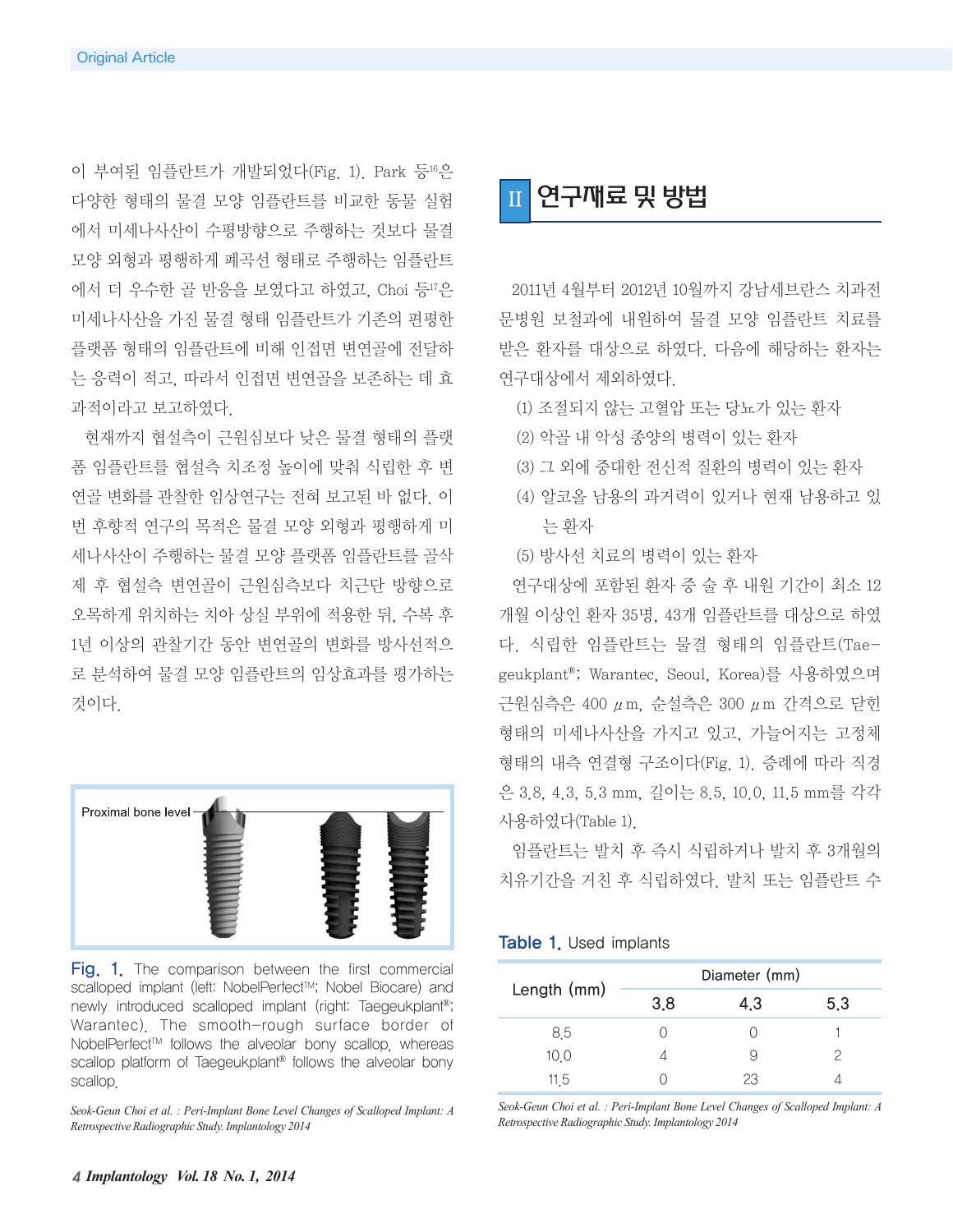술 1시간 전 2세대 세팔로스포린 항생제(Ceclor Capsule 250 mg; Daewoong Pharm Co., Ltd., Seoul, Korea) 1정 을 경구투여하고, 국소마취제(2% 염산리도카인, 1 : 100,000 에피네프린 포함)로 발치 부위 또는 수술 부위 를 마취하였다. 발치 후 즉시식립하는 경우 최대한 변연 골에 외상을 가하지 않도록 발치하였으며, 이후 순/협측 치은을 전층 박리하여 순/협측 변연골을 노출시켰다. 이 후 임플란트의 순/협측 부위를 변연골의 높이와 같게 식 립하였다. 이 결과 임플란트의 인접면 최상 부위가 즉시 식립하는 경우 인접면 변연골의 최상방점에서 1 mm 하 방, 발치와가 치유된 후에 식립하는 경우 인접면 변연골 의 최상방점에서 0.5 mm 하방에 위치하였다. 임플란트 는 순/협측으로 임플란트 외면으로부터 순/협측 골판 (labial/buccal plate) 외면까지 거리가 2 mm 이상이 되도 록 식립하였으며 초기 고정력은 모든 고정체에서 35 Ncm 이상을 나타냈다.

전치부의 경우 일체형 지대주를, 구치부의 경우 치유 지대주를 연결하고 흡수성 봉합사(Vicryl 4/0; Johnson & Johnson Medical NV, St-Stevens-Woluwe, Belgium) 를 이용하여 치은을 봉합하였다. 다음날 수술 부위를 드 레싱하면서 전치부의 경우에만 임시치관을 장착하였고, 1주일 후 봉합사를 제거하였다.

고정체 식립 3개월 후 일체형 지대주를 고정체에 연결 하고(구치부), 최종 인상을 채득하여 금속도재관으로 최 종 보철물을 제작하였다. 고정체 식립 4개월 후 최종 보 철물을 장착하고 치근단 방사선 사진을 촬영하였다. 이 후 최종 보철물 장착 시점을 기준으로 3개월, 6개월, 1 년, 2년 후 치근단 방사선 사진을 촬영하였다.

촬영한 치근단 방사선 사진상에서 영상 분석 프로그램 (Image J; National Institute of Health, Bethesda, MD, USA)을 이용하여 고정체 플랫폼의 인접면 최상방점 (implant shoulder, IS)을 기준으로 첫 번째 골-임플란트 접촉(bone-implant contact, BIC)까지의 거리(IS-BIC)를 임플란트 장축에 평행하게 근심측, 원심측에서 각각 측 정하였다(Fig. 2).

측정한 수치를 토대로 최종 보철물 장착 시점을 기준 으로 한 인접면 변연골 높이의 변화량을 계산하였다. 또 한 통계분석 프로그램(IBM SPSS Statistics version 20.0; IBM Co., Armonk, NY, USA)을 사용하여 근심측 과 원심측의 인접면 변연골 변화량의 비교는 독립변수 t-검정을 이용하였으며, 식립 부위(상/하악, 전치부/구 치부)나 식립 시기(즉시식립/치유 후 식립), 시간 등에 따 른 영향을 알아보기 위해 선형혼합모형(linear mixed model)을 이용하였다. 유의수준은 두 가지 통계분석 모 두 95%로 설정하였다(p=0.05).

III 연구결과

환자수는 35명, 남녀 비율은 각각 12명, 23명이었으며 환자의 평균연령은 61.2세(25~84세)였다. 평균 추적관



Fig. 2. Implant shoulder-bone-implant contact (IS-BIC).

*Seok-Geun Choi et al. : Peri-Implant Bone Level Changes of Scalloped Implant: A Retrospective Radiographic Study. Implantology 2014*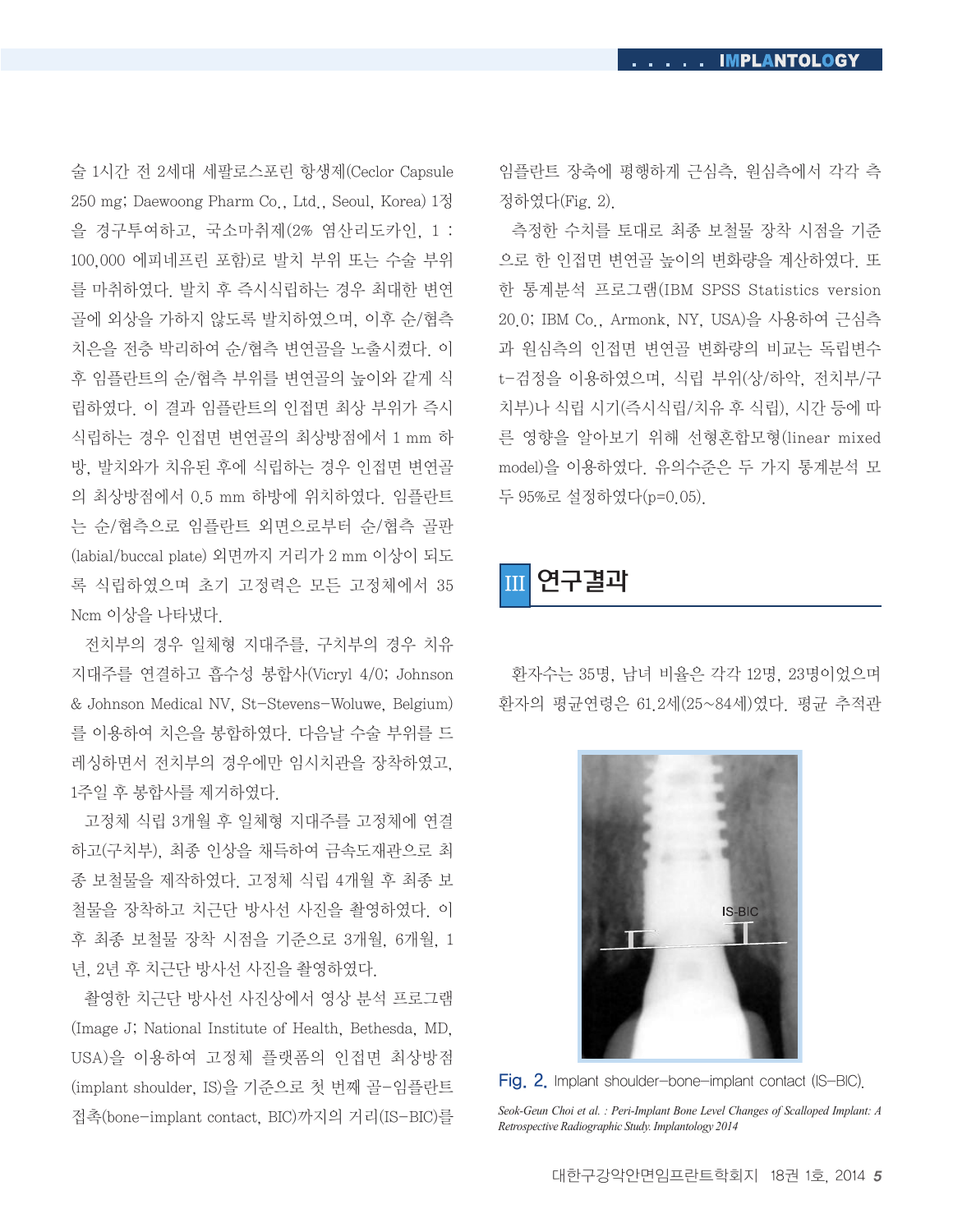찰 기간은 14.2개월(12~23개월)이었으며, 누적 생존율은 100%였다.

43개 임플란트의 근심측 평균 변화량은 0.34 mm, 원 심측 평균 변화량은 0.29 mm였으며, 두 부위 사이에 유 의한 차이는 보이지 않았다(p>0.05) (Table 2).

식립한 부위에 따른 평균 변화량은 전치부의 경우 근 심측 0.41 mm, 원심측 0.34 mm, 구치부의 경우 근심측 0.29 mm, 원심측 0.25 mm로 나타났다. 두 부위 사이에 유의한 차이는 없었다(p>0.05) (Table 3).

식립한 악궁에 따른 평균 변화량은 상악의 경우 근심 측 0.38 mm, 원심측 0.27 mm, 하악의 경우 근심측 0.24 mm, 원심측 0.32 mm로 나타났으며, 마찬가지로 상악과 하악 사이에 유의한 차이는 없었다(p>0.05) (Table 4).

식립한 시기에 따른 평균 변화량은 즉시식립의 경우

**Table 2.** Overall mean change of proximal marginal bone

| Mesial (mm) Distal (mm) p-value                      |  |
|------------------------------------------------------|--|
| Overall (n=43) $0.34 \pm 0.31$ $0.29 \pm 0.28$ 0.512 |  |
|                                                      |  |

No statistically significant difference between two sites  $(p > 0.05)$ .

Values are presented as mean±standard deviation.

*Seok-Geun Choi et al. : Peri-Implant Bone Level Changes of Scalloped Implant: A Retrospective Radiographic Study. Implantology 2014*

#### Table 3. Mean change of proximal marginal bone with placement position

| Position         | Mesial $(mm)$ Distal $(mm)$ p-value |               |         |
|------------------|-------------------------------------|---------------|---------|
| Anterior (n=24)  | $041 \pm 035$                       | $034 \pm 032$ | 0 2 3 8 |
| Posterior (n=19) | $029 + 024$                         | $025 \pm 022$ | 0682    |
| p-value          | 0 207                               | 0 2 5 5       |         |

No statistically significant difference among each sites (p>0.05).

Values are presented as mean±standard deviation.

*Seok-Geun Choi et al. : Peri-Implant Bone Level Changes of Scalloped Implant: A Retrospective Radiographic Study. Implantology 2014*

근심측 0.29 mm, 원심측 0.35 mm, 치유 후 식립의 경우 근심측 0.38 mm, 원심측 0.24 mm로 나타났다. 마찬가

#### Table 4. Mean change of proximal marginal bone with jaw

| Jaw               | Mesial (mm) Distal (mm) p-value |                 |         |
|-------------------|---------------------------------|-----------------|---------|
| Maxilla $(n=30)$  | $0.38 + 0.35$                   | $0.27 \pm 0.26$ | 0 1 9 5 |
| Mandible $(n=13)$ | $024 \pm 021$                   | $0.32 + 0.31$   | 0548    |
| p-value           | 0802                            | 0 7 5 4         |         |

No statistically significant difference among each sites  $(p > 0.05)$ .

Values are presented as mean±standard deviation.

*Seok-Geun Choi et al. : Peri-Implant Bone Level Changes of Scalloped Implant: A Retrospective Radiographic Study. Implantology 2014*

#### Table 5. Mean change of proximal marginal bone with placement time

| Time               | Mesial (mm) Distal (mm) p-value |               |       |
|--------------------|---------------------------------|---------------|-------|
| Immediate $(n=18)$ | $029 + 026$                     | $035 \pm 033$ | 0400  |
| Healed $(n=25)$    | $0.38 + 0.35$                   | $024 \pm 023$ | 0 307 |
| p-value            | 0 642                           | 0645          |       |

No statistically significant difference among each sites  $(p>0.05)$ .

Values are presented as mean±standard deviation.

*Seok-Geun Choi et al. : Peri-Implant Bone Level Changes of Scalloped Implant: A Retrospective Radiographic Study. Implantology 2014*

#### Table 6. Mean change of proximal marginal bone with period

|         | Period (mo) Mesial (mm) | Distal $(mm)$ p-value |       |
|---------|-------------------------|-----------------------|-------|
| 6       | $018 + 015$             | $017 + 015$           | 0 741 |
| 12      | $030 \pm 026$           | $026 \pm 023$         | 0842  |
| p-value | 0 0 0 1                 | 0 0 0 1               |       |

Statistically significant difference between 6 months

and 12 months  $(p<0.05)$ .

Values are presented as mean±standard deviation.

*Seok-Geun Choi et al. : Peri-Implant Bone Level Changes of Scalloped Implant: A Retrospective Radiographic Study. Implantology 2014*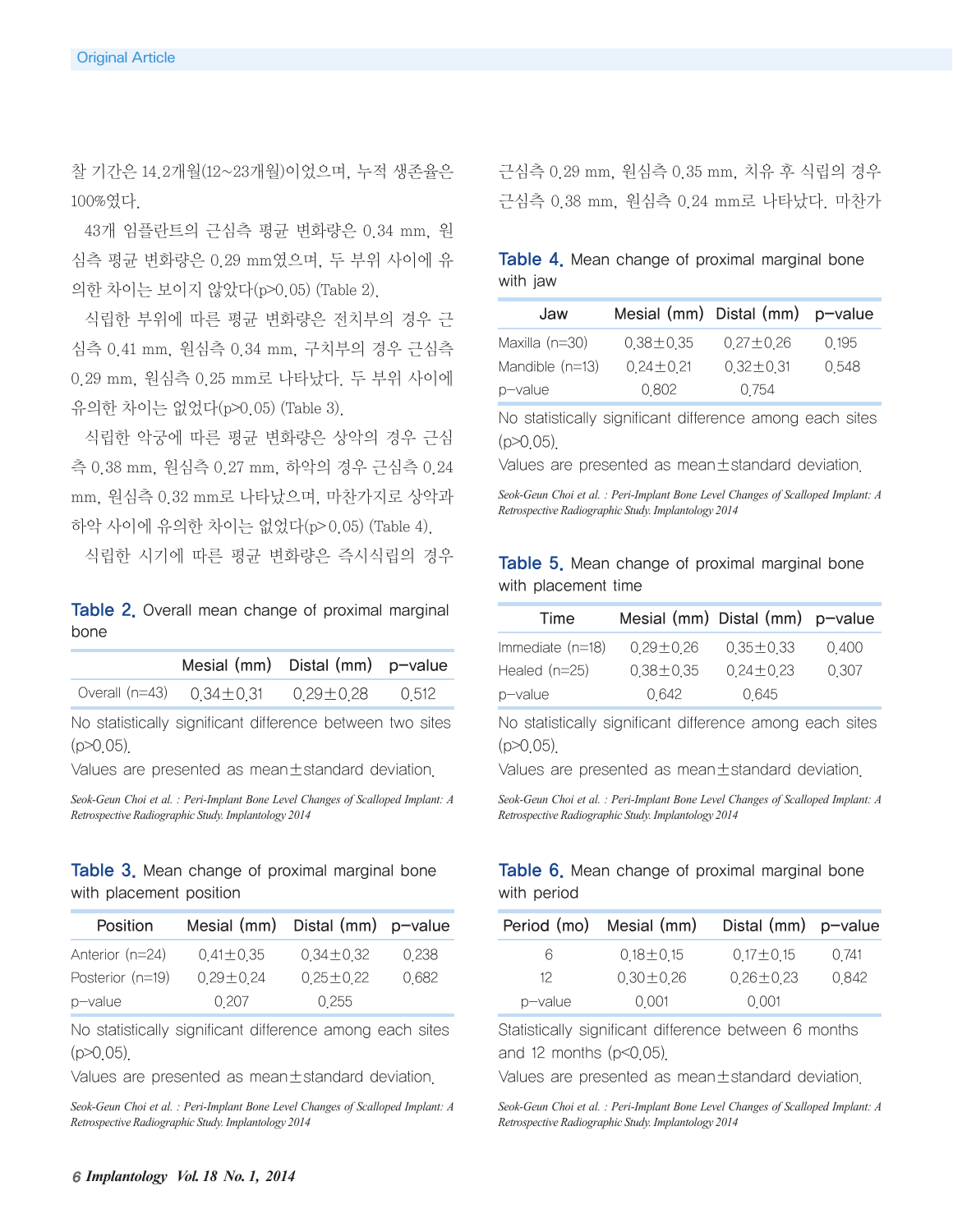

Fig. 3. Proximal bone level change on i35 area. (A) Point of delivery. (B) 6 months. (C) 12 months. *Seok-Geun Choi et al. : Peri-Implant Bone Level Changes of Scalloped Implant: A Retrospective Radiographic Study. Implantology 2014*

지로 유의한 차이는 없었다(p>0.05) (Table 5).

식립 후 시간에 따른 평균 변화량은 근심측과 원심측 모두 최종 보철물 장착 시점을 기준으로 6개월에서 12개 월이 되는 시점에서 유의한 차이를 나타내기 시작했다 (p<0.05) (Table 6, Fig. 3).

## IV 총괄 및 고찰

본 연구에서는 물결 모양 임플란트를 식립하여 인접면 변연골의 변화량을 측정하고, 이를 토대로 물결 모양 임 플란트의 인접변 변연골 유지능력을 평가하였다.

변연골의 소실에 대한 여러 연구결과 중에 교합력과 변연골 소실 사이의 상관관계는 임상 연구18에서 입증되 었으며 이를 뒷받침하는 연구19도 보고되었다. 교합력은 보철물과 지대주, 고정체를 따라 치조골로 전달되며, 특 히 피질골-임플란트 계면에 높은 응력이 집중된다<sup>20</sup>.

Prendergast와 Huiskes21는 유한 요소 연구에서 변연골 에 가해지는 과부하는 미세손상을 초래하고 골개형(bone remodeling)에 의해 미세균열이 치유되는 것보다 미세손 상의 융합이 더 우세해지면서 골이 파절되거나 소실될 수 있다고 하였다.

Frost8는 피질골에 스트레인이 4,000 με 이상 발생하 면 미세손상과 골개형 사이의 불균형으로 인해 비가역적 인 골소실이 일어나며 100 με 이하의 스트레인이 발생 할 때에는 불활동으로 인한 골흡수가 일어날 수 있다고 하였다. 따라서 변연골에 응력을 분산시켜 적절한 범위 의 스트레인을 발생시키는 것이 골조직의 항상성 유지에 중요하다.

기존의 연구들18,22-25은 대부분 피질골에 집중되는 과부 하로 인한 골흡수에 초점을 맞추어 왔다. 내측 연결형 임 플란트의 경우 지대주와 고정체 사이의 긴밀한 접촉으로 외측 연결형 임플란트에 비해 고정체 내부를 따라 응력 이 넓게 분산된다26. 그러므로 과도한 응력으로 인한 골 손상은 임플란트 디자인의 개선으로 어느 정도 극복이 가능해졌다.

임상적으로 전치부는 치조정의 형태가 구치부에 비해 편평하지 않고 볼록하거나 경사진 경우가 많으며 피질골 의 두께도 얇다. 이러한 부위에서 기존의 편평한 플랫폼 형태를 가진 임플란트는 고정체를 노출시키지 않기 위해 인접면이 치조정보다 깊게(subcrestally) 식립되어야 하 는데(Fig. 4), 이후 임플란트와 접촉하지 않은 인접면의 골조직은 점진적으로 흡수될 수 있다.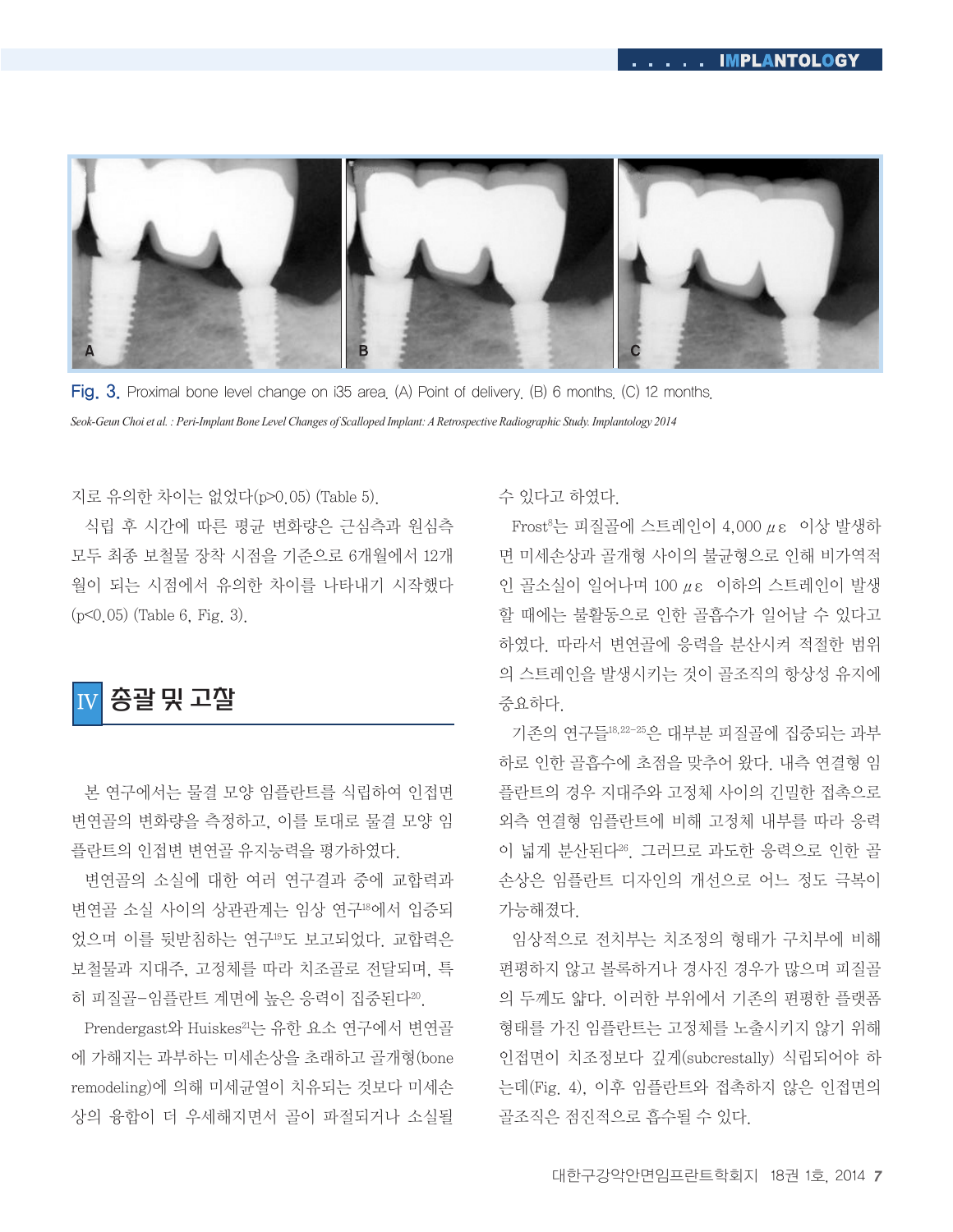

Fig. 4. Proximal bone level of flat platform implant (left) and scalloped implant (right).

*Seok-Geun Choi et al. : Peri-Implant Bone Level Changes of Scalloped Implant: A Retrospective Radiographic Study. Implantology 2014*

NobelPerfect™ (Nobel Biocare, Kloten, Switzerland) 임플란트는 내측 연결형 구조와 변연골의 형태에 맞춘 임플란트 경부 디자인을 갖추고 있으나 상부 미세나사산 의 부재, 활택한 표면, 치은 관통부위로 인한 식립 깊이 문제 등으로 인해 좋지 않은 임상 결과를 나타냈다10-12.

이후 임플란트 디자인의 연구와 개발이 거듭되었고 Park 등16과 Choi 등17은 미세나사산을 부여한 물결 형태 임플란트의 인접면 변연골 보존 가능성을 보고하였다. 본 연구에서 사용된 물결 형태 임플란트인 Taegeukplant®는 platform-switching 형태의 임플란트-지 대주 연결구조를 갖추고 있으며 닫힌 형태의 미세나사산 을 가지고 있다.

이 연구에 사용된 Taegeukplant®는 기존의 Nobel-PerfectTM와 달리 최종 보철물 장착 후 골증가(bone gain) 양상을 나타냈다. 구체적으로 식립한 부위(상/하악, 전 치부/구치부)나 식립한 시기(즉시식립/발치와 치유 후 식립) 등에 있어서는 인접면 변연골의 변화량에 유의한 차이를 나타내지 않았다. 하지만 임플란트를 식립하고 시간이 지남에 따라서 유의한 차이를 보이기 시작했다 (Fig. 3). 이는 임플란트 플랫폼 높이까지 부여한 미세나 사선과 거친 표면, 그리고 잘록한 형태의 임플란트-지대 주 연결구조로 인한 것이라 생각한다.

또한 응력분산 측면에서 기존의 유한요소 분석 결과27 처럼 인접면 변연골에 너무 적거나 많지 않은 적절한 수 준의 생리적 부하가 가해지면서 골이 증가한 것이라 생 각할 수 있다.

본 연구에서 특이할 만한 점은 전치부뿐만 아니라 구 치부에서도 인접면 변연골이 안정적으로 유지되었다는 점이다. 응력이 많이 발생하는 구치부에서도 인접면 변 연골이 유지되고 연조직의 부착수준이 유지되므로, 측방 으로 음식물이 함입되는 것을 방지할 수 있는 가능성을 보인다고 할 수 있다. 또한 구치부 치아를 발치하고 임플 란트를 식립하고자 할 때, 협측 변연골에 미미한 열개 (dehiscence)가 존재하는 경우 물결 모양 임플란트를 사 용하면 좋은 결과를 얻을 수 있을 것이라 예상된다.

본 연구에서는 치주염(periodontitis) 병력, 흡연 (smoking), 비기능성 저작 습관(parafunctional habit) 등 에 대한 제한(screening) 없이 물결 모양 임플란트를 식 립한 환자의 인접면 변연골 변화를 평가하였다. 하지만 연구에 포함된 환자 및 임플란트의 수가 적었고 경과관 찰 기간 또한 14.2개월로 짧았기 때문에 앞으로는 추가 적으로 경조직과 연조직의 변화를 함께 관찰한 장기간의 연구가 필요할 것이라 생각한다.



본 연구의 한계점에도 불구하고, 물결 모양 임플란트 주위의 인접면 변연골은 안정적으로 유지되었다. 식립된 부위나 식립된 시기에 따른 인접면 변연골의 변화량에는 유의한 차이가 없었으나, 식립 후 시간에 따른 인접면 변 연골 수준은 증가하는 양상을 나타냈다. 향후 인접면 변 연골 수준의 변화에 관한 장기간의 임상연구가 필요하다.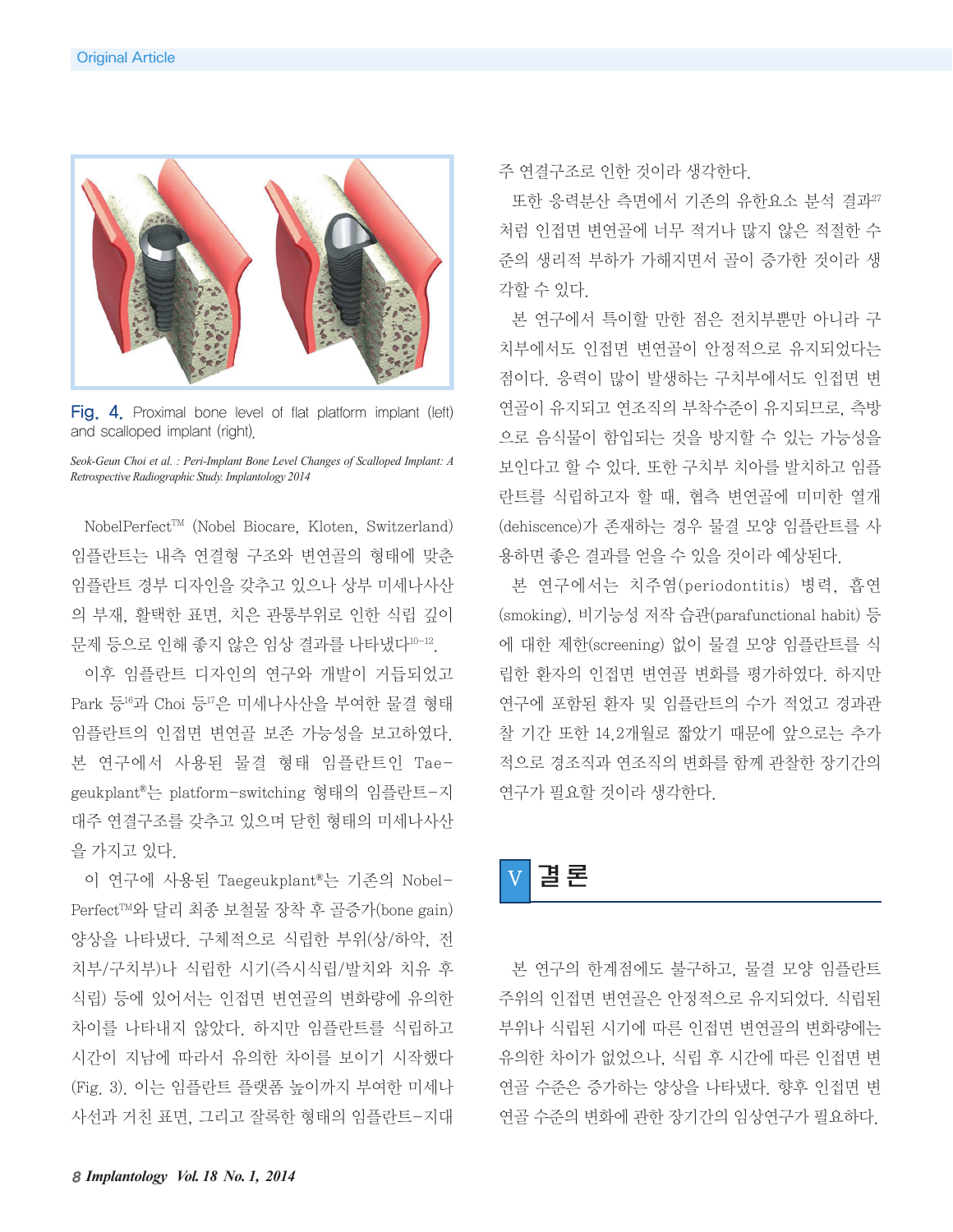

- 1. Albrektsson T, Wennerberg A. The impact of oral implants-past and future, 1966-2042.J Can DentAssoc. 2005; 71: 327.
- 2. Galindo-Moreno P, León-Cano A, Ortega-Oller I, et al. Marginal bone loss as success criterion in implant dentistry: beyond 2 mm. Clin Oral Implants Res. 2014. doi: 10.1111/clr.12324. [Epub ahead of print]
- 3. Bengazi F, Wennström JL, Lekholm U. Recession of the soft tissue margin at oral implants. A 2-year longitudinal prospective study. Clin Oral Implants Res. 1996; 7: 303-310.
- 4. Chang M, Wennström JL, Odman P, et al. Implant supported singletooth replacements compared to contralateral natural teeth. Crown and soft tissue dimensions. Clin Oral Implants Res. 1999; 10: 185-194.
- 5. Tarnow D, Elian N, Fletcher P, et al. Vertical distance from the crest of bone to the height of the interproximal papilla between adjacent implants.J Periodontol. 2003; 74: 1785-1788.
- 6. den Hartog L, Slater JJ, Vissink A, et al. Treatment outcome of immediate, early and conventional single-tooth implants in the aesthetic zone: a systematic review to survival, bone level, soft-tissue, aesthetics and patient satisfaction. J Clin Periodontol. 2008; 35: 1073-1086.
- 7. den Hartog L, Raghoebar GM, Stellingsma K, et al. Immediate nonocclusal loading of single implants in the aesthetic zone: a randomized clinical trial.J Clin Periodontol. 2011; 38: 186-194.
- 8. Frost HM. Wolff's Law and bone's structural adaptations to mechanical usage: an overview for clinicians.Angle Orthod. 1994; 64: 175-188.
- 9. Wöhrle PS. Nobel Perfect esthetic scalloped implant: rationale for a new design. Clin Implant Dent Relat Res. 2003; 5(Suppl 1): 64-73.
- 10. Nowzari H, Chee W, Yi K, et al. Scalloped dental implants: a retrospective analysis of radiographic and clinical outcomes of 17 NobelPerfect implants in 6 patients. Clin Implant Dent Relat Res. 2006; 8: 1-10.
- 11. Nowzari H, Yi K, Chee W, et al. Immunology, microbiology, and virology following placement of NobelPerfect scalloped dental implants: analysis of a case series. Clin Implant Dent Relat Res. 2008; 10: 157-165.
- 12. Ostman PO, Hellman M, Albrektsson T, et al. Direct loading of Nobel Direct and Nobel Perfect one-piece implants: a 1-year prospective clinical and radiographic study. Clin Oral Implants Res. 2007; 18: 409-

418.

- 13. Pietrokovski J, Massler M. Alveolar ridge resorption following tooth extraction.J Prosthet Dent. 1967; 17: 21-27.
- 14. Schropp L, Wenzel A, Kostopoulos L, et al. Bone healing and soft tissue contour changes following single-tooth extraction: a clinical and radiographic 12-month prospective study. Int J Periodontics Restorative Dent. 2003; 23: 313-323.
- 15. Noelken R, Donati M, Fiorellini J, et al. Soft and hard tissue alterations around implants placed in an alveolar ridge with a sloped configuration. Clin Oral Implants Res. 2014; 25: 3-9.
- 16. Park YS, Lee SP, Han CH, et al. The microtomographic evaluation of marginal bone resorption of immediately loaded scalloped design implant with various microthread configurations in canine mandible: pilotstudy.J Oral Implantol. 2010; 36: 357-362.
- 17. Choi KS, Lozada JL, Kan JY, et al. Study of an experimental microthreaded scalloped implant design: proximal bone healing at different interimplant distances in a canine model. Int J Oral Maxillofac Implants. 2010; 25: 681-689.
- 18. Quirynen M, Naert I, van Steenberghe D. Fixture design and overload influence marginal bone loss and fixture success in the Brånemark system. Clin Oral Implants Res. 1992; 3: 104-111.
- 19. Holmgren EP, Seckinger RJ, Kilgren LM, et al. Evaluating parameters of osseointegrated dental implants using finite element analysis--a twodimensional comparative study examining the effects of implant diameter, implant shape, and load direction. J Oral Implantol. 1998; 24: 80-88.
- 20. Baiamonte T, Abbate MF, Pizzarello F, et al. The experimental verification of the efficacy of finite element modeling to dental implant systems.J Oral Implantol. 1996; 22: 104-110.
- 21. Prendergast PJ, Huiskes R. Microdamage and osteocyte-lacuna strain in bone: a microstructural finite element analysis. J Biomech Eng. 1996; 118: 240-246.
- 22. Isidor F. Histological evaluation of peri-implant bone at implants subjected to occlusal overload or plaque accumulation. Clin Oral Implants Res. 1997; 8: 1-9.
- 23. Miyata T, Kobayashi Y, Araki H, et al. The influence of controlled occlusal overload on peri-implant tissue: a histologic study in monkeys. IntJ Oral Maxillofac Implants. 1998; 13: 677-683.
- 24. Misch CE, Suzuki JB, Misch-Dietsh FM, et al. A positive correlation between occlusal trauma and peri-implant bone loss: literature support. Implant Dent. 2005; 14: 108-116.
- 25. Kozlovsky A, Tal H, Laufer BZ, et al. Impact of implant overloading on